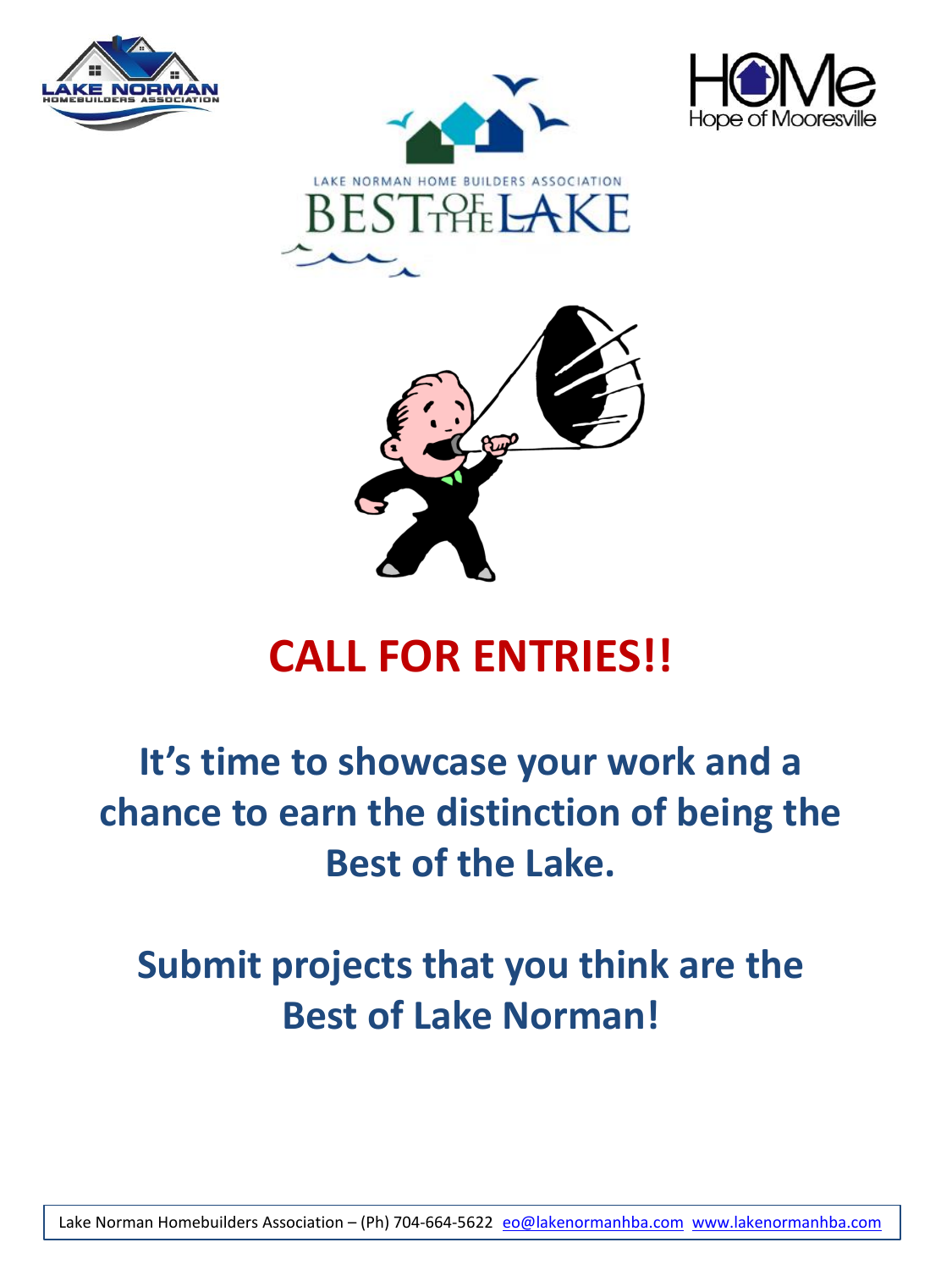





# **ENTRY DEADLINES**

# **Part 1 Early Bird – Entry Form & Payment Submission Deadline: 7/8/22**

**Part 1 – Entry Form & Payment Submission Deadline : 8/5/22**

**Part 2 – Entry Form, Photo Submission & Project Statement Submission Deadline: 9/2/22**

**THERE WILL BE NO DEADLINE EXTENSIONS**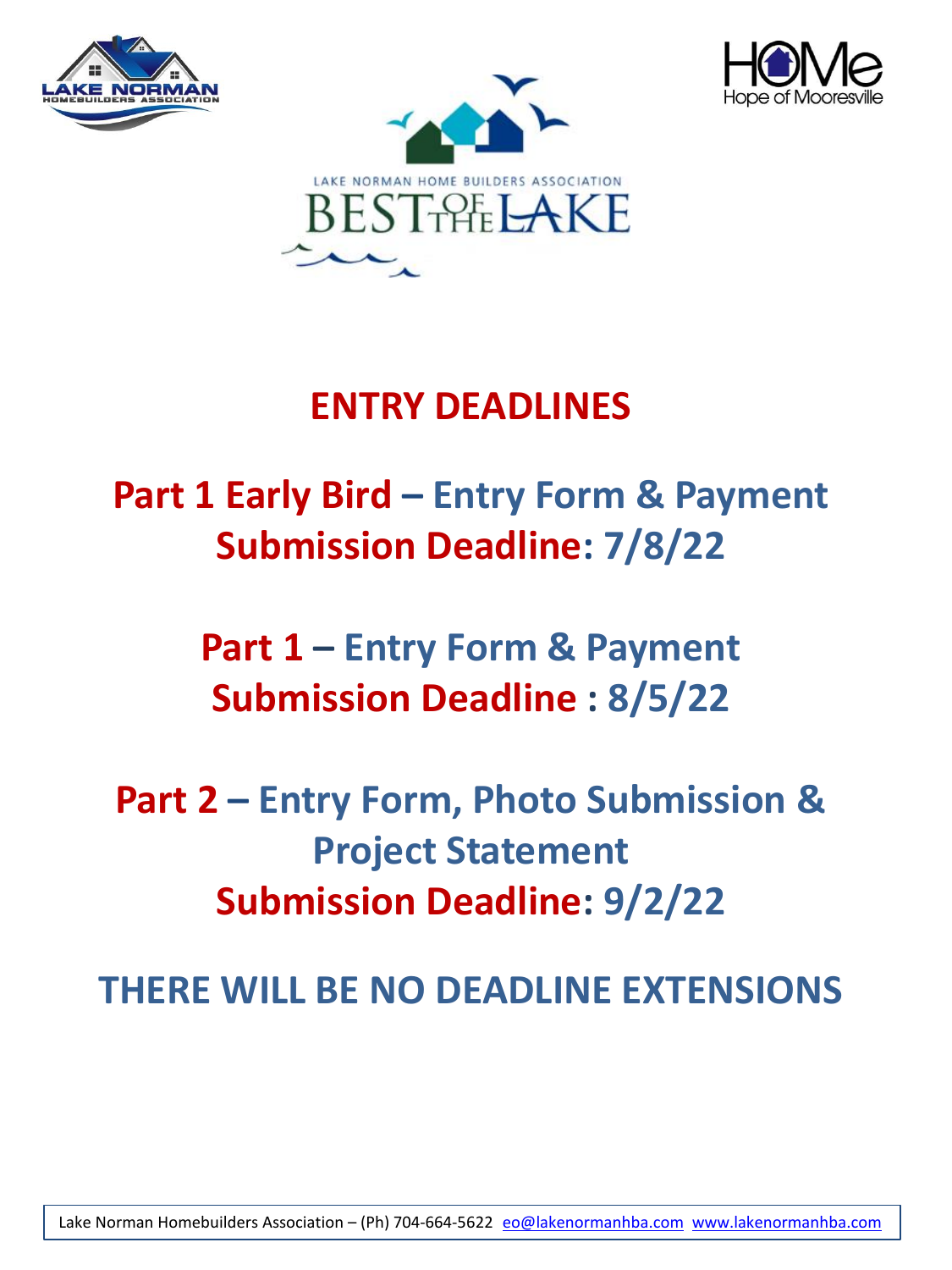





## **GENERAL ENTRY INFORMATION**

### **ABOUT**

The Best of the Lake Competition and Awards Gala was created to recognize and celebrate homebuilding industry professionals such as builders, architects, designers, stagers, landscapers, associates, realtors and industry trade partners who have contributed to the residential homebuilding industry in the Lake Norman area. **We are now including Individual Achievement categories for members only.**

#### **WHO CAN ENTER**

The Best of the Lake Competition is open to anyone in the homebuilding industry in the Lake Norman or surrounding areas. **Individual Achievements limited to members only.**

**If projects require a permit based on the North Carolina Building Codes, a licensed North Carolina General Contractor must have performed the work for the submitted project and the project must be permitted.**

#### **ENTRIES**

All entries are recognized for how the objectives and challenges of the project were addressed to include but are not limited to: aesthetics, craftsmanship, functionality, innovation and overcoming obstacles. Individual Achievements judged on specific judging criteria and required materials.

#### **GENERAL**

**Entry submissions must be completed after January 2020 and completed before August 2022, and not have been entered in a previous Best of the Lake.** As a design competition, judges will be looking for design objectives, creativity, quality and client needs. Please include materials used for the project and their role/importance to the final results where applicable. We recommend projects are staged and professionally photographed and that they convey the design element outlined in the project statement.

#### **DEADLINES & FEES**

**PART 1** – completed Part 1 forms must be submitted to the Lake Norman Homebuilders Association office no later than 12PM on August 5th, to Beth White by email to [eo@lakenormanhba.com.](mailto:eo@lakenormanhba.com) **Please note and take advantage of Early Bird Registration!**

**PART 2** – Once entries are received, submissions will be assigned a Project Number and instructions on how to submit Part 2 forms and photos. Part 2 submissions must be received by 12PM, Friday, September 2nd.

Fees will vary based on entrant classification as well as the number of entries submitted. LNHBA member rates will be honored to members in good standing with the Lake Norman Homebuilders Association. **Entry fees are non-refundable. Part 1** Entry Fees must be paid in order to receive your Project Number.

#### **JUDGING**

Industry professionals will be selected by the LNHBA Best of the Lake Committee whom they deem qualified and without any obvious conflict of interest. Industry professionals will judge the projects based on the criteria outlined in each category. **All judging decisions are final**.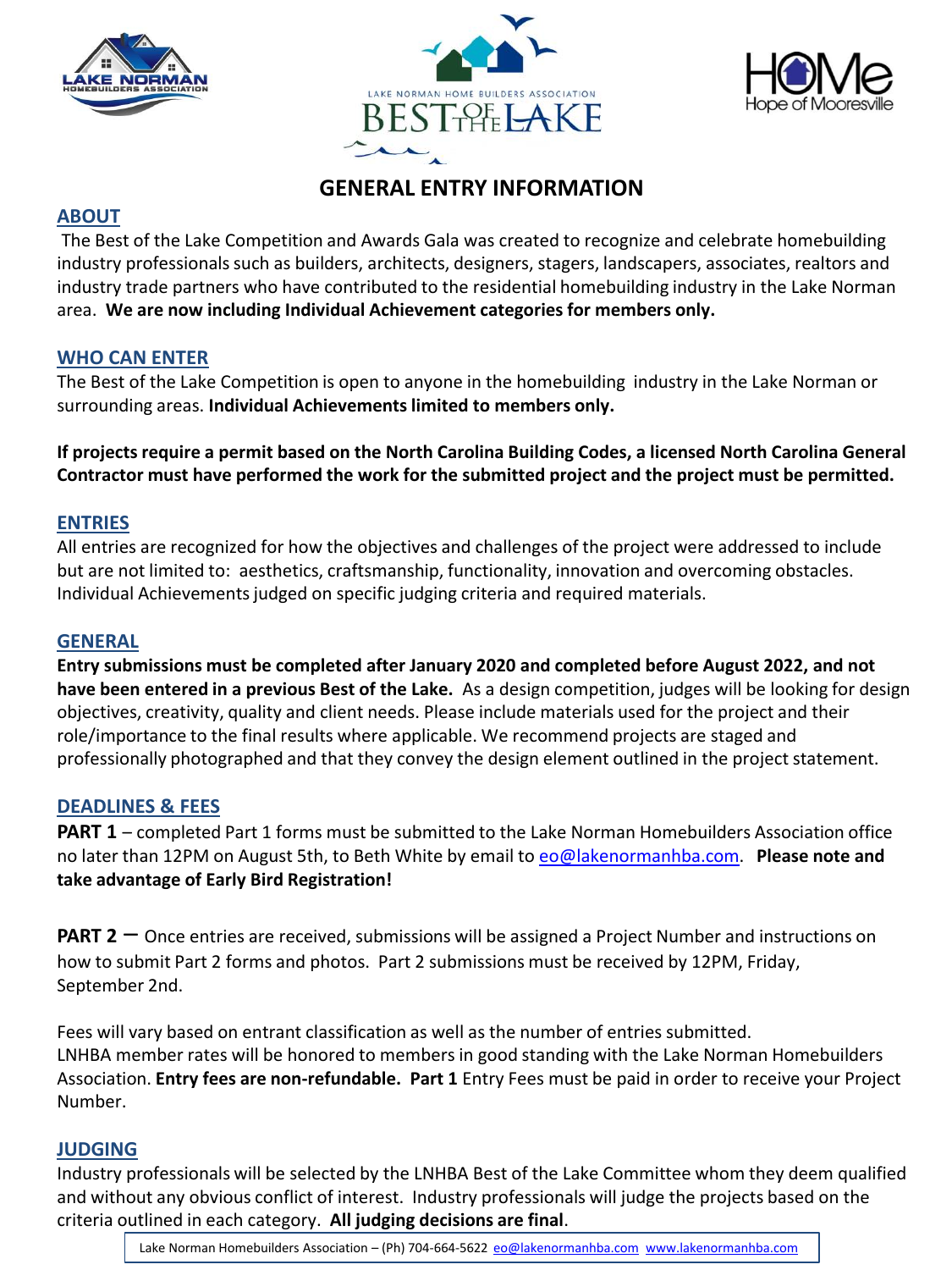





## **2022 CATEGORIES**

#### **INTERIOR DESIGN & STAGING**

*Use of color, texture, materials, interior space, furnishings, accessories, window and wall treatments in relation to the specified target market and marketing objectives, function of layout and design as it relates to target market.*

*\*Include specifics on the scope \*Include Before and After photos of work you provided.*

**BEST RESIDENTIAL INTERIOR DESIGN BEST RESIDENTIAL INTERIOR STAGING**

*With home sale price of:*

**Cat 1:** Less than \$25,000 **Cat 1:** \$250,000 - \$500,000

**Cat 2**: \$25,000 - \$50,000 **Cat 2:** \$500,000 - \$999,000

**Cat 3:** More than \$50,000 **Cat 3:** More than \$1,000,000

#### **OUTDOOR PROJECTS**

*Selection and use of materials (trees, shrubs, stone, etc.) in the landscape which successfully enhances the community, business or home. Successful reflection of the overall marketing themes and goals of the project and also the lifestyles of the target market. \*Include Before and After Photos*

| <b>BEST OUTDOOR LIVING PROJECT</b><br>Docks, deck, patio, pool, spa |                              | <b>BEST LANDSCAPING</b>   |  |
|---------------------------------------------------------------------|------------------------------|---------------------------|--|
| Cat 1: \$51,000 - \$100,000                                         | Cat 2: \$101,000 - \$300,000 | Cat 1: Less than \$20,000 |  |
| Cat 3: $$301,000 - $500,000$                                        | Cat 4: More than \$501,000   | Cat 2: More than \$20,000 |  |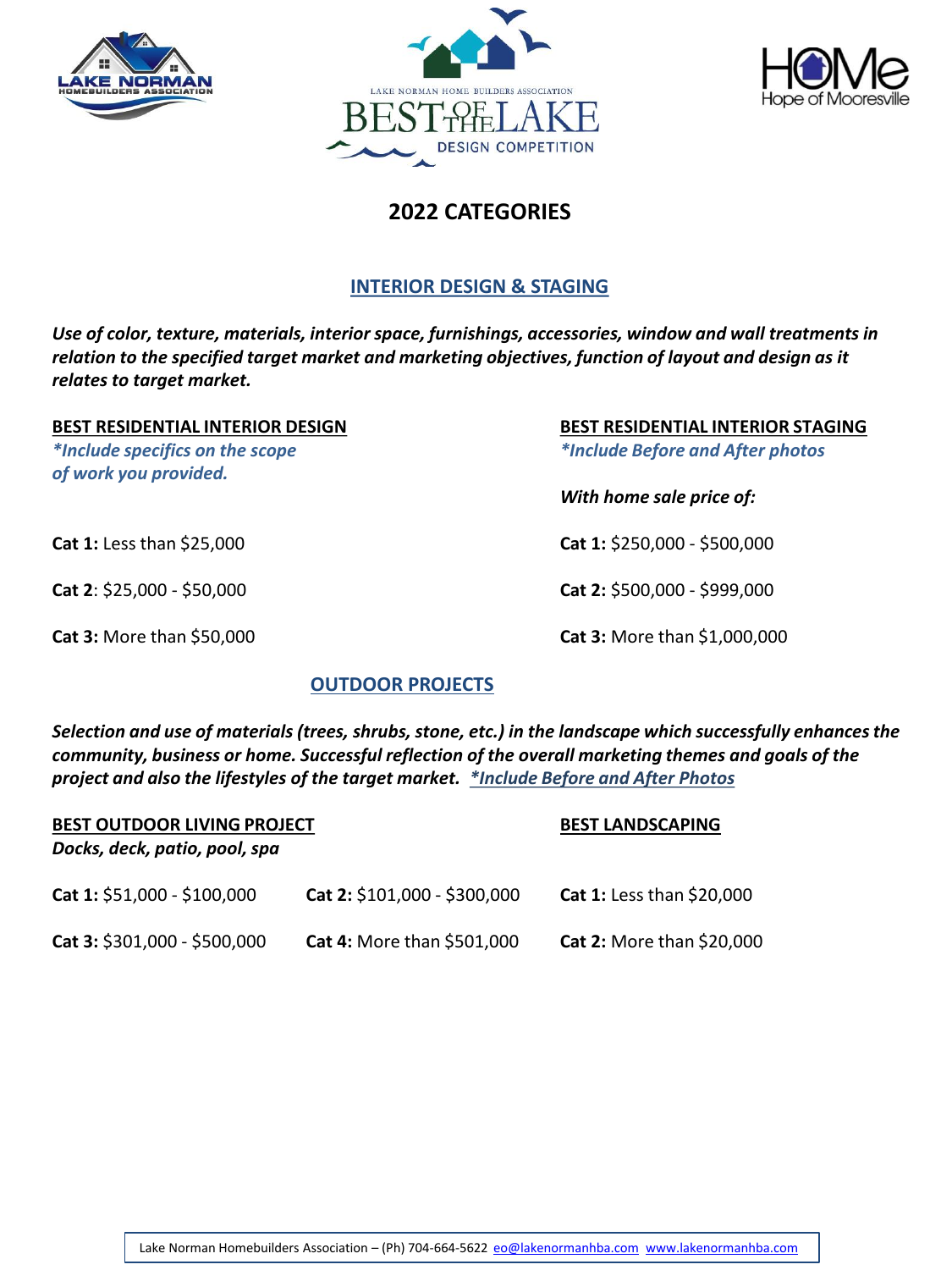





## **2022 CATEGORIES**

### **CONSTRUCTION**

*All entries are judged on design, functionality, quality of craftsmanship, use of special or unique features, and the effectiveness in meeting the stated project objectives. \*Construction entries can only be entered in one (1) construction category. Example of what is Not accepted: \$500-\$749 Best New Home and \$500-\$749 Best Custom Waterfront Home (same project multiple categories)*

#### **BEST NEW HOME CONSTRUCTION – SINGLE FAMILY HOME**

**Cat 1:** \$350,000 - \$499,000 **Cat 2:** \$500,000 - \$749,000

**Cat 3:** \$750,000 - \$999,000 **Cat 4:** \$1M - \$2M **Cat 5:** More than \$2M

#### **BEST CUSTOM WATERFRONT HOME CONSTRUCTION – SINGLE FAMILY HOME (Price does not include the cost of the lot)**

**Cat 1:** \$500,000 - \$749,000 **Cat 2:** \$750,000 - \$999,000 **Cat 3:** \$1,000,000 - \$2,000,000

**Cat 4:** \$2,100,000 - \$3,000,000 **Cat 5:** \$3,100,000 and higher

#### **BEST REMODELING/RENOVATION/ADDITION PROJECTS**

| <b>Existing Home</b>                       | *Include Before and After photos<br><b>Kitchen</b> | <b>Bath</b>                |
|--------------------------------------------|----------------------------------------------------|----------------------------|
| Exteriors, media room, closets, bonus room |                                                    |                            |
| Cat 1: \$76,000 - \$175,000                | Cat 1: \$50,000 - \$100,000                        | Cat 1: \$20,000 - \$50,000 |
| Cat 2: \$176,000 - \$275,000               | Cat 2: \$101,000 and higher                        | Cat 2: \$51,000 and higher |
| Cat 3: \$276,000 - \$500,000               |                                                    |                            |
| Cat 4: \$501,000 - \$1,000,000             |                                                    |                            |

**Cat 5:** \$1,100.000 and higher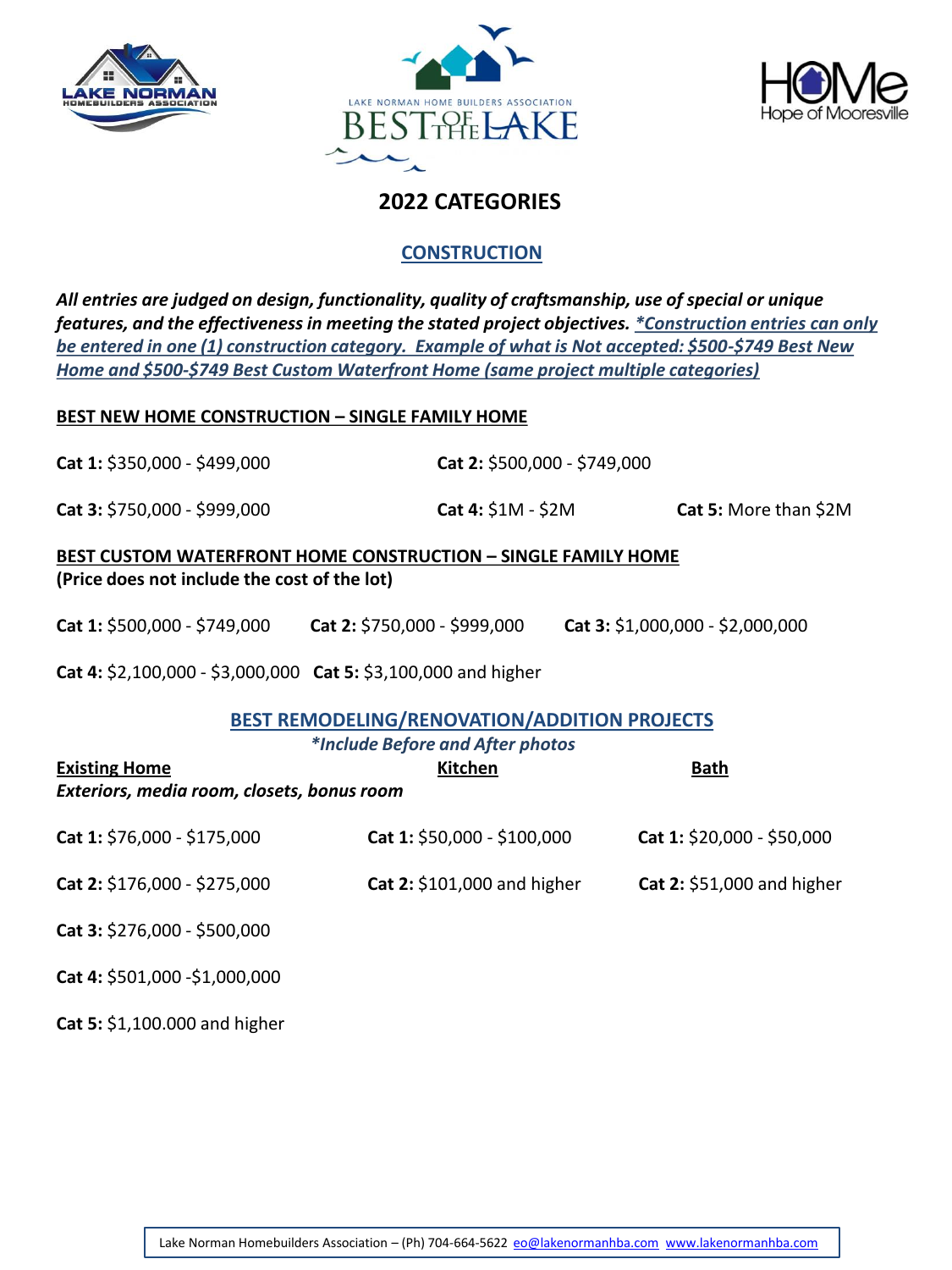





## **2022 CATEGORIES**

#### **PROJECT DESIGN**

*All entries are judged on design, functionality, effective use of space, creative and innovative material application, challenges overcome and ability to meet client needs. \*Project Design entries can only be entered in one (1) design category.* 

#### **BEST PROJECT DESIGN - NEW HOME CONSTRUCTION – SINGLE FAMILY HOME**

**Cat 1:** \$350,000 - \$499,000 **Cat 2:** \$500,000 - \$749,000

**Cat 3:** \$750,000 - \$999,000 **Cat 4:** \$1M - \$2M **Cat 5:** More than \$2M

**BEST PROJECT DESIGN - CUSTOM WATERFRONT HOME CONSTRUCTION – SINGLE FAMILY HOME (Price does not include the cost of the lot)**

**Cat 1:** \$500,000 - \$749,000 **Cat 2:** \$750,000 - \$999,000 **Cat 3:** \$1,000,000 - \$2,000,000

**Cat 4:** \$2,100,000 - \$3,000,000 **Cat 5:** \$3,100,000 and higher

#### **BEST PROJECT DESIGN - REMODELING/RENOVATION/ADDITION PROJECTS** *\*Include Before and After photos*

| <b>Existing Home</b><br>Exteriors, media room, closets, bonus room | <b>Kitchen</b>              | <b>Bath</b>                |
|--------------------------------------------------------------------|-----------------------------|----------------------------|
| Cat 1: \$76,000 - \$175,000                                        | Cat 1: \$50,000 - \$100,000 | Cat 1: \$20,000 - \$50,000 |
| Cat 2: \$176,000 - \$275,000                                       | Cat 2: \$101,000 and higher | Cat 2: \$51,000 and higher |
|                                                                    |                             |                            |

**Cat 3:** \$276,000 - \$500,000

**Cat 4:** \$501,000 - \$1,000,000 **Cat:** \$1,1000 and higher

**SPECIAL PROJECT –** *any unique project not covered specifically in other categories*

#### **Examples:**

Green Sustainable Projects – Entries should include descriptions of energy ratings/certifications achieved and special features.

Aging in Place/Accessibility/Universal Design Projects – Entries should identify specific aging in place/universal design features

Light Commercial Project

Lake Norman Homebuilders Association – (Ph) 704-664-5622 [eo@lakenormanhba.com](mailto:eo@lakenormanhba.com) [www.lakenormanhba.com](http://www.lakenormanhba.com/)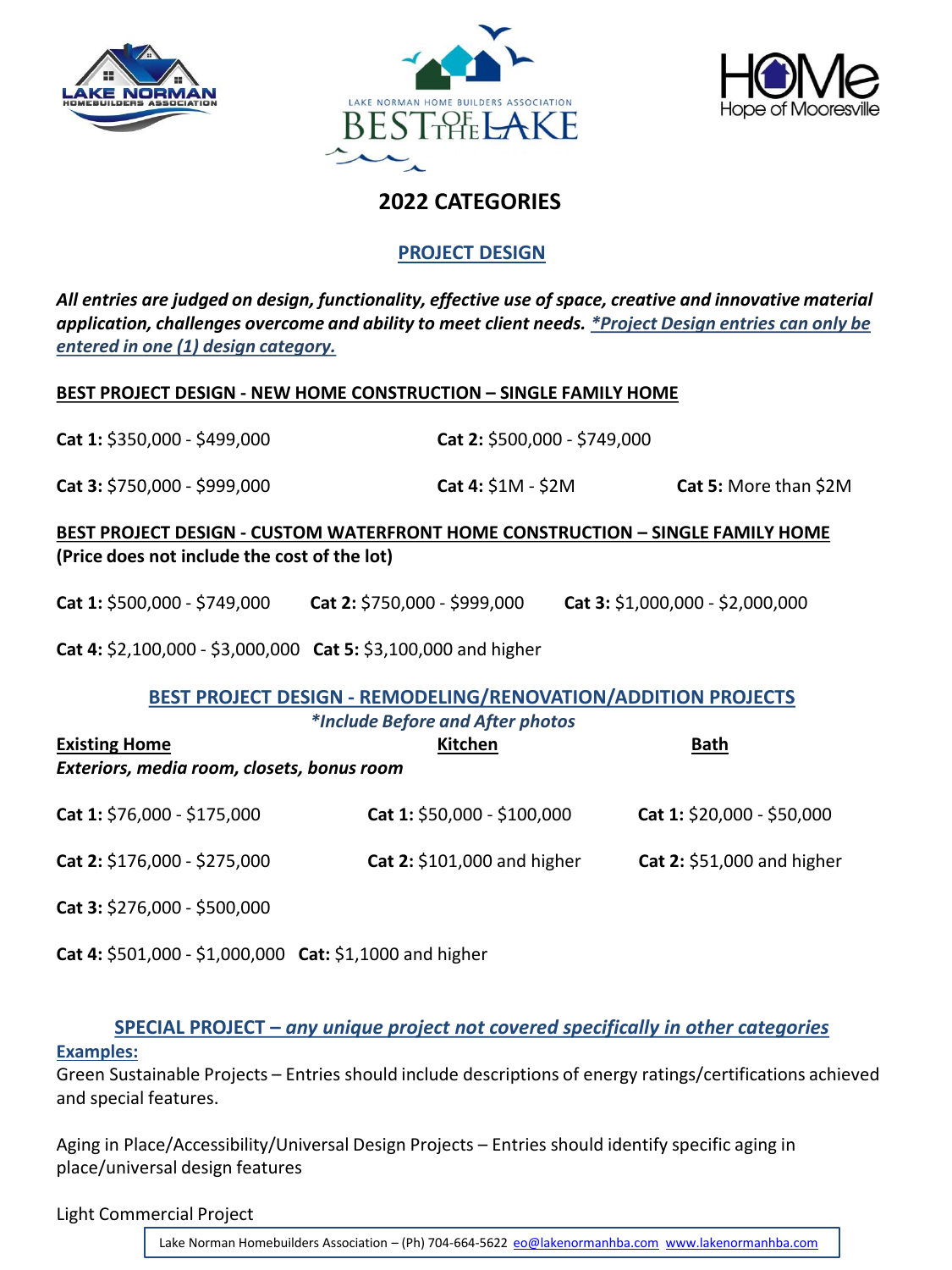





# **2022 NEW CATEGORIES**

# **INDIVIDUAL ACHIEVEMENTS**

# **You must be a member of the Lake Norman HBA to be considered for an Individual Achievement Award. Individual Achievements are based on performance between January 2020 and August 2022 and not have been entered before.**

## **Category: Superintendent of the Year - 001**

**All entries are judged on** obstacles overcome, jobsite performance, vendor relations, individual certifications or designations, community and HBA involvement. Submit the number of houses constructed and number of years in the home building industry. Requires a team form, project statement and photo of entrant.

# **Category: Sales Manager of the Year - 002**

**All entries are judged on** overcoming obstacles, innovative selling ideas, prospecting techniques, customer service and follow-up systems, submit net sales and number of units closed. Average sales price and traffic units per month and internet sales. Requires a team form, project statement and photo of entrant.

# **Category: Mortgage Professional of the Year - 003**

**All entries are judged on** obstacle overcome, outreach to builder, buyers and homeowners, buyer satisfaction, builder communication, innovation techniques used and HBA involvement, ideas for improved customer service, total number of new home sales, units closed, number of buyer referral sales. Requires a team form, project statement and photo of entrant.

# **Category: Sales Agent/Realtor of the Year - 004**

**All entries are judged on** obstacle overcome, innovation selling ideas, prospecting techniques, ideas for improved customer service, total number of new home sales, units closed, number of buyer referral sales. Requires a team form, project statement and photo of entrant.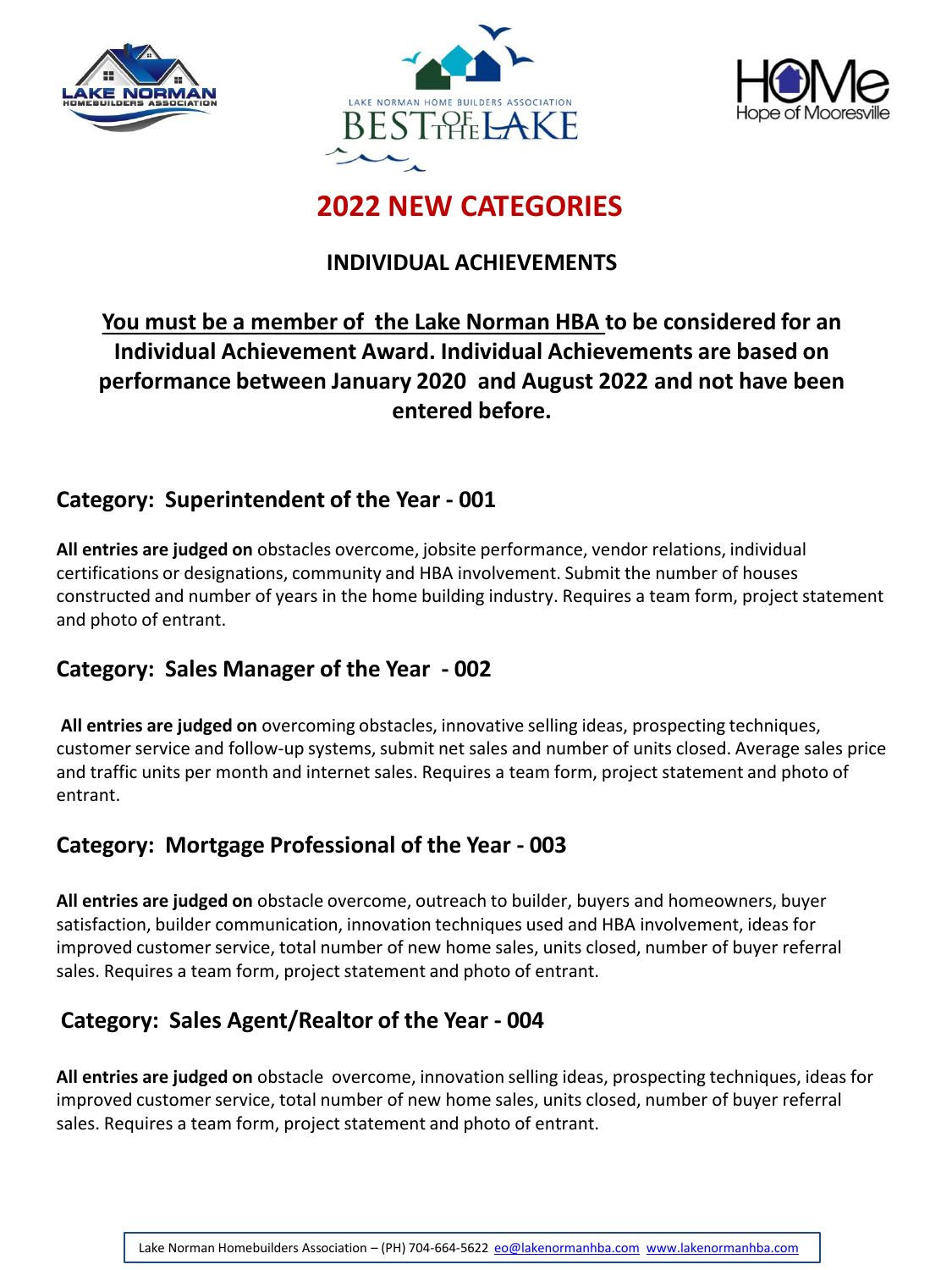





# **2022 NEW CATEGORIES**

## **INDIVIDUAL ACHIEVEMENTS**

# **You must be a member of the Lake Norman HBA to be considered for an Individual Achievement Award. Individual Achievements are based on performance between January 2020 and August 2022 and not have been entered before.**

## **Category: Designer of the Year - 005**

**All entries are judged on** concept, creative functionality of space, overall appearance and design, impact of furnishing and accessories. HBA involvement. Requires a team form, floor plan and six to eight images and a photo of entrant.

## **Category: Community Service Project - 006**

**All entries are judged on** organization, execution, creativity, community impact, goals achieved, level of engagement of Employees of HBA member. Requires a team form, project statement and photo of entrant.

## **Category: Shining Star - 007**

**All entries are judged on** obstacle overcome, innovation ideas to make the office run smoother, ideas for improved customer service, brief statement as to why this person is so important to the company. Requires a team form, project statement and photo of entrant.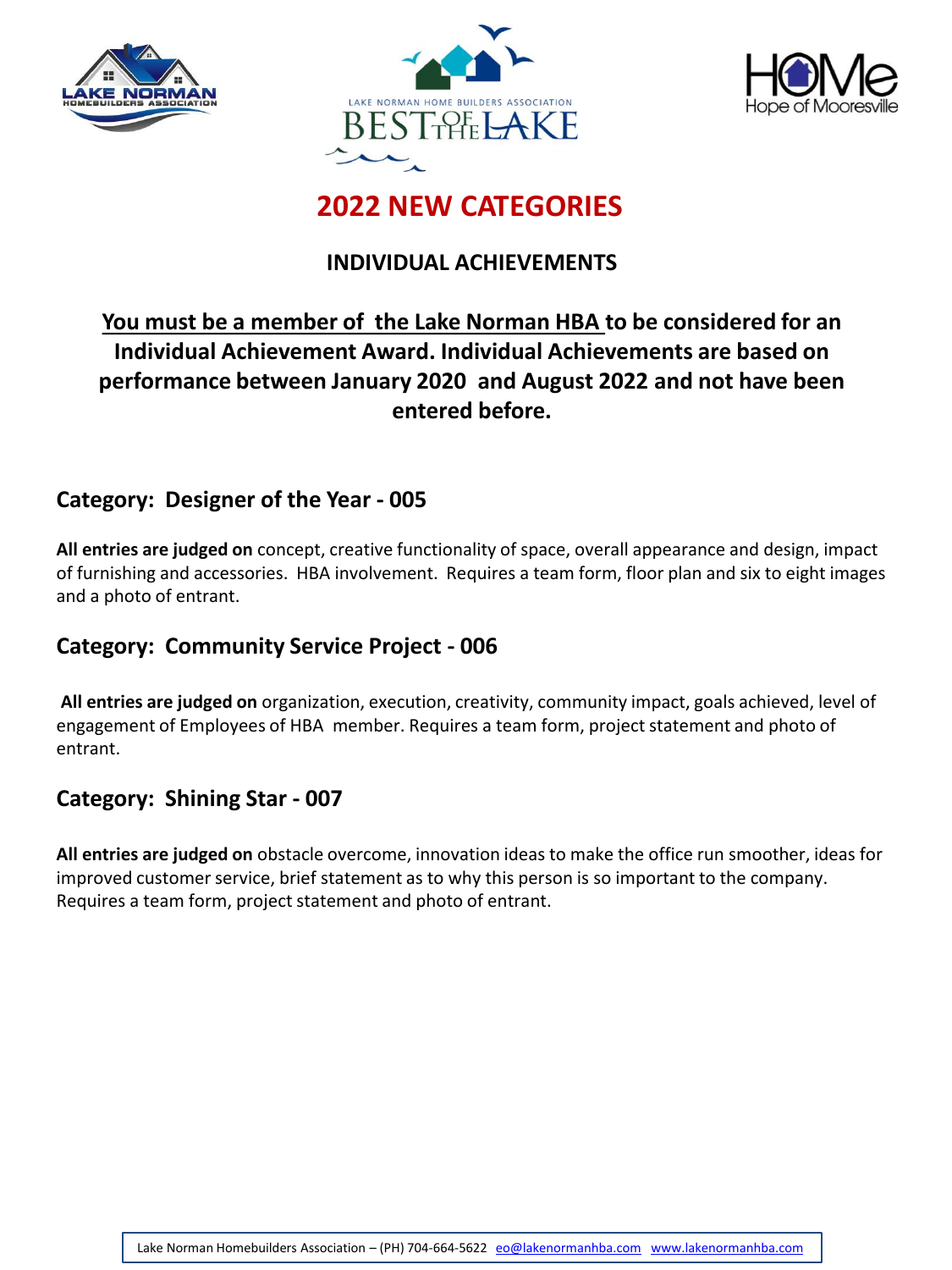





# **ENTRY GUIDELINES, REQUIREMENTS AND SUBMISSIONS**

## **ENTRY GUIDELINES & REQUIREMENTS**

**PART 1** entry form (classification & category and payment) should be submitted no later than the *August 5th deadline. Take advantage of the Early Bird Registration.* **\*Separate Form for Individual Achievements.**

**PART 2** entry forms (entry form and project statement page 1 & 2) should be completed in its entirety, sign and dated. Please keep a copy for your records. **One form for each entry must be submitted.** This form is for LNHBA purposes only and is not part of the judging process. *Part 2 forms must be submitted no later than the September 2nd deadline.* **\*Separate Form for Individual Achievements.**

#### **Each submission must include the following:**

**The Project Entry Form – Part 1 form, Part 2 form & Project Statement Forms** (included): Please fill out in its entirety.

**Photography: A maximum of 12** photos should be submitted. **For remodeling/renovation, staging, landscaping and outdoor living projects, it is required that you provide 'before' photos where applicable. \*Contact us for photo size requirements**

**Project Numbers:** Each submission MUST include your Project Number. Your Project Number must also be included in the title of your project submission. You will be supplied with your Project Number from LNHBA once Entry Form Part 1 and payment have been received.

# • *Any projects previously submitted will not be considered for the 2022 Best of the Lake.*

## **DISQUALIFICATIONS**

Any entry will be automatically disqualified if:

Any identifiable marking (company logo, signs, etc.) is displayed on any part, piece or portion of the entry. Any of the entry requirements are missing, as outlined in the Entry Requirements. Any item within the entry is not labeled with the Project Number.

## **SUBMISSIONS PROCESS**

Once Part 1 of your submission has been processed, you will receive a Project Number and instructions on how to submit all forms and files related to Part 2 of your project. **\*Separate Forms for Individual Achievements.**

Each Part 2 entry must contain the following:

**Project Number** issued to you by LNHBA in the subject line as well as the title of your entry.

**Project Entry Form and Project Statement Forms –** filled out in its entirety

**Photos:** a maximum of 20 high resolution color photos using 'before' and 'after' photos where applicable.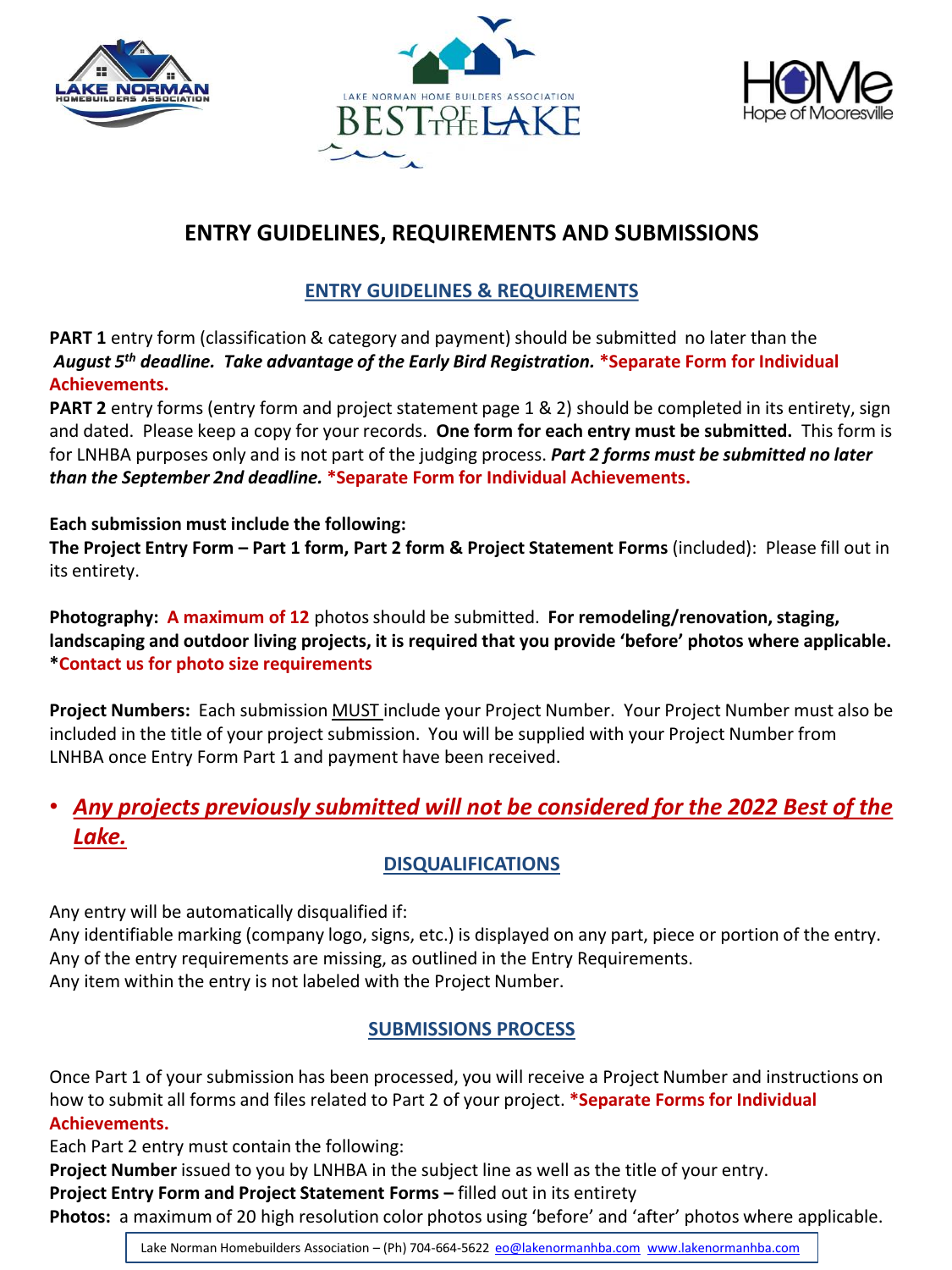





# **JUDGING SYSTEM**

### **JUDGING SYSTEM (each entry within a category)**

Each category will be judged separately. After all judges have scored each project within that individual category, a representative of the Lake Norman Home Builders Association will average the scores for that category. In the event of a tie, the judges will make the final decision.

#### **SCORING SYSTEM**

All areas of Scoring Criteria will be judged and given a point value between one (1) and five (5). In this range, one (1) is considered least favorable and five (5) is most favorable. Points can be awarded in whole or fraction increments (1.25, 1.33, 1.5 etc...).

#### **INCOMPLETE SUBMISSIONS**

If any required materials are missing from the project, it is automatically disqualified.

If there is only one entrant in a category, it does not automatically receive Best of the Lake recognition. The submission must have a total average score of 3.5 or higher to be considered for an award.

No awards will be given to projects with a total average score of 3.49 or less. If the total average scores of two or more projects are identical, the judges will make the final decision at the time of reviewing final scores.

If any judge recognizes a project, and knowledge of that project could bias his or her judgement in regards to scoring, he or she is asked to voluntarily remove him or herself from judging that category.

At no time before, during or after the judging process should any information relevant to the judging process be divulged to anyone outside the panel of judges.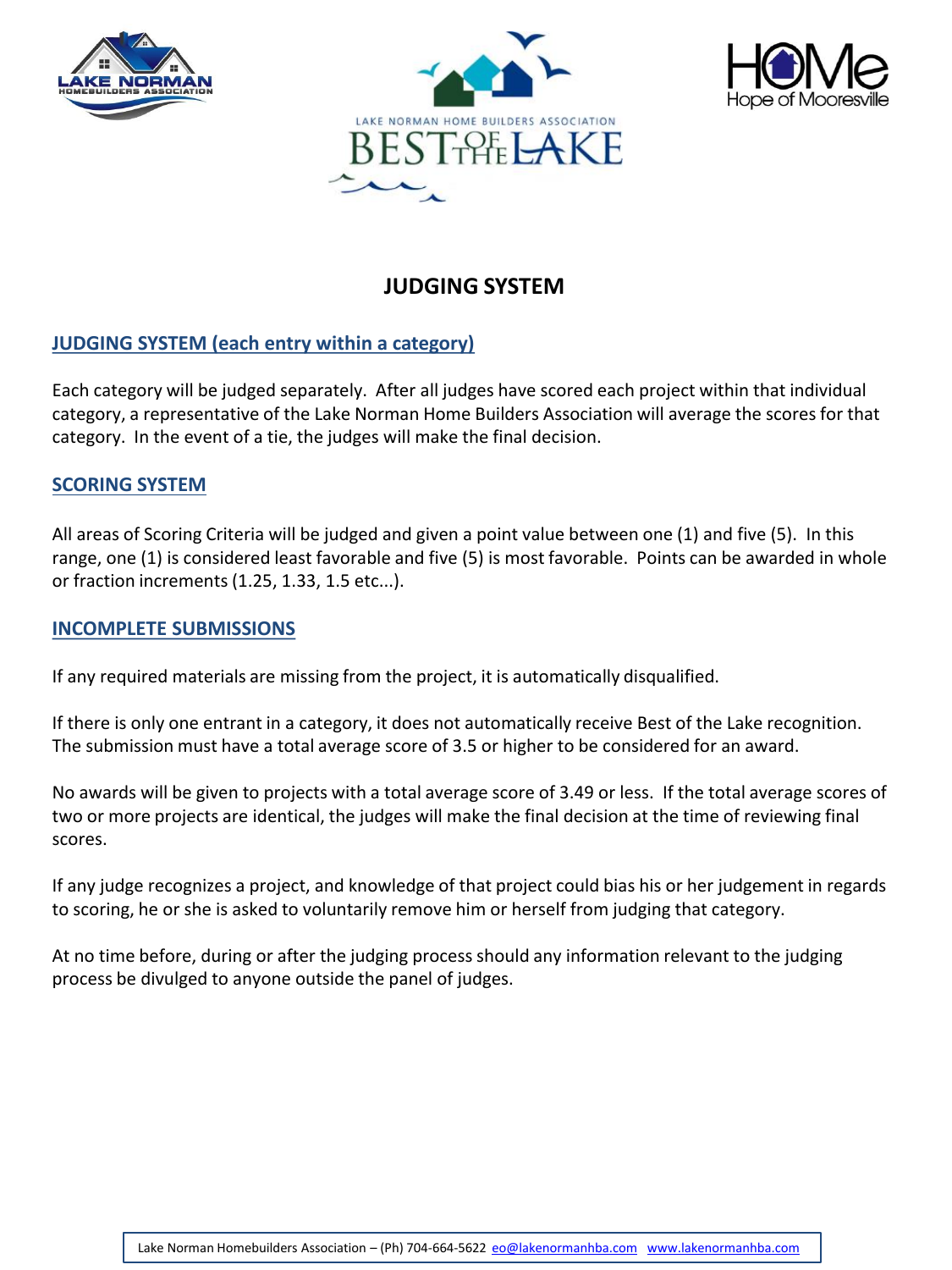





## **ENTRY FEE SCHEDULE, CLASSIFICATION AND PAYMENTS OFFICIAL 2022 ENTRY FORM – PART 1**

| <b>CLASSIFICATION2</b>       | $1^{ST}$<br><b>ENTRY</b> | <b>EACH</b><br><b>ADDITIONAL</b> |                       | <b>EARLY BIRD 25% DISCOUNT</b><br><b>PRE-PAY BY 7/8/22</b> |
|------------------------------|--------------------------|----------------------------------|-----------------------|------------------------------------------------------------|
|                              | <b>RATE</b>              | <b>ENTRY RATE</b>                | 1 <sup>ST</sup> ENTRY | <b>ADDL. ENTRY</b>                                         |
| <b>LNHBA Member - Single</b> | \$270                    | \$220                            | \$203                 | \$165                                                      |
| <b>Entry</b>                 |                          |                                  |                       |                                                            |
| <b>LNHBA Members - Team</b>  | \$470                    | \$420                            | \$353                 | \$315                                                      |
| <b>Entry</b>                 |                          |                                  |                       |                                                            |
| <b>LNHBA Member &amp;</b>    | \$770                    | \$720                            | \$578                 | \$540                                                      |
| <b>Non-Member</b>            |                          |                                  |                       |                                                            |
| <b>Team Entry</b>            |                          |                                  |                       |                                                            |
| <b>Non LNHBA</b>             | \$770                    | \$720                            | \$578                 | \$540                                                      |
| <b>Single Entry</b>          |                          |                                  |                       |                                                            |
| <b>Non-LNHBA Member</b>      | \$1020                   | \$970                            | \$765                 | \$728                                                      |
| <b>Team Entry</b>            |                          |                                  |                       |                                                            |

**TO TAKE ADVANTAGE OF THE EARLY BIRD DISCOUNT**, complete the Payment Information section of this page (Official 2022 Entry Form – Part 1**).** Submit this form with your payment to the LNHBA office by 12pm on **Friday, 8/5/22**. The remainder of your entry (Part 2) will be due by 12PM on Friday, September 2nd**.** *Payments received after the Pre-Pay date will not be eligible for the Early Bird Discount – NO EXCEPTIONS.* 

Team Entry is defined as an entry with two (2) partnering companies. Single entry submission receives one (1) Award should the single entry win. Team entry submissions receive two (2) Awards should the Team entry win. **Note: 25% Early Bird Discount is already reflected in the above pricing.**

#### **ENTRANT INFORMATION**

| <b>CLASSIFICATION</b><br>(i.e. LNHBA Member - Single) | <b>CATEGORY</b><br>(i.e. Remodeling/Existing Home/\$76-175)      | <b>ENTRY RATE</b>            | <b>MULTI ENTRY</b><br><b>RATE</b> | <b>TOTAL</b>  |
|-------------------------------------------------------|------------------------------------------------------------------|------------------------------|-----------------------------------|---------------|
| #1                                                    |                                                                  | $\frac{1}{2}$                | \$ n/a                            | \$            |
| #2                                                    |                                                                  | $\zeta$<br>n/a               | $\sharp$                          | \$            |
| #3                                                    |                                                                  | $\sinh 2\theta$              | $\sharp$                          | \$            |
| #4                                                    |                                                                  | \$<br>n/a                    | \$                                | \$            |
|                                                       | LESS _______ % EARLY BIRD DISCOUNT (if paid by Pre-Pay Deadline) |                              |                                   | $\mathsf{\$}$ |
|                                                       | <b>PAYMENT INFORMATION - ENTRY FEES ARE NON-REFUNDABLE!</b>      | <b>TOTAL ENTRY FEES PAID</b> |                                   | \$            |
|                                                       | VISA MASTERCARD CHECK Please make checks payable to LNHBA        |                              |                                   |               |
|                                                       |                                                                  |                              |                                   |               |
|                                                       |                                                                  |                              |                                   |               |
| SIGNATURE:                                            |                                                                  |                              |                                   |               |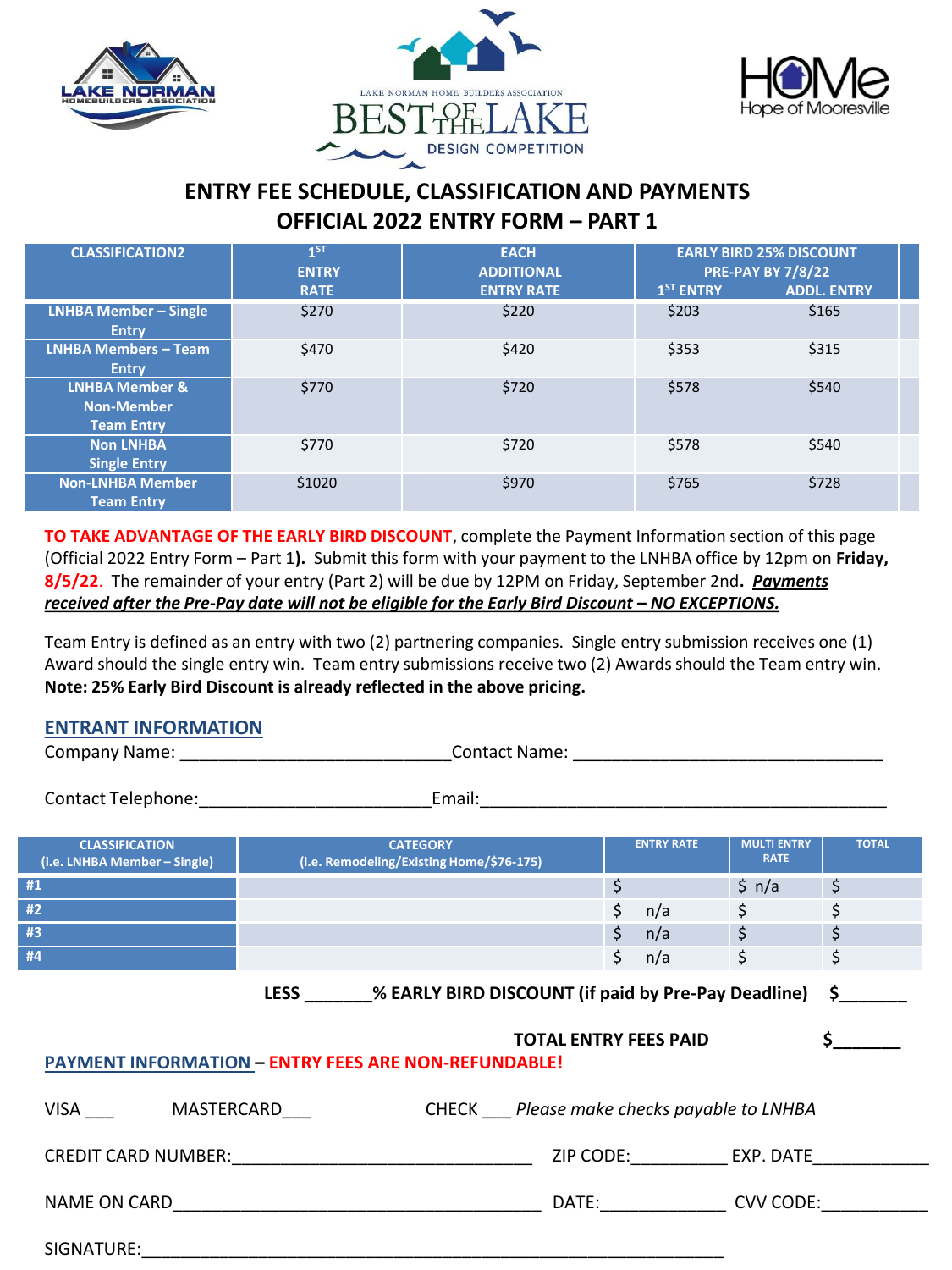





# **INDIVIDUAL ACHIEVEMENT ENTRY SCHEDULE, CATEGORY & PAYMENT OFFICIAL 2022 ENTRY FORM – PART 1**

- **\$100 Entry Rate for 1st Entry**
- **\$75 Entry Rate for each additional entry**

**You must be a member of the Lake Norman HBA to be considered for an Individual Achievement Award.**

### **ENTRANT INFORMATION**

| Company Name:             | <b>Contact Name:</b> |
|---------------------------|----------------------|
| <b>Contact Telephone:</b> | Email <sup>.</sup>   |

| <b>CATEGORY #</b><br>(i.e. 002) | <b>CATEGORY NAME</b><br>(i.e. Sales Manager of the Year) | <b>ENTRY RATE</b><br>\$100 | <b>MULTI ENTRY</b><br><b>RATE - \$75</b> | <b>TOTAL</b> |
|---------------------------------|----------------------------------------------------------|----------------------------|------------------------------------------|--------------|
|                                 |                                                          |                            | $\mathsf{S}$ n/a                         | د            |
|                                 |                                                          | n/a                        |                                          |              |
|                                 |                                                          | n/a                        |                                          | ⊋            |
|                                 |                                                          | n/a                        |                                          |              |

| <b>PAYMENT INFORMATION - ENTRY FEES ARE NON-REFUNDABLE!</b> | <b>TOTAL ENTRY FEES PAID</b>                                                                                                                                                                                                   |                     |
|-------------------------------------------------------------|--------------------------------------------------------------------------------------------------------------------------------------------------------------------------------------------------------------------------------|---------------------|
| VISA ___<br>MASTERCARD                                      | CHECK Please make checks payable to LNHBA                                                                                                                                                                                      |                     |
| CREDIT CARD NUMBER: CARD AND MERICING CREDIT CARD NUMBER:   |                                                                                                                                                                                                                                | ZIP CODE: EXP. DATE |
|                                                             | DATE: the contract of the contract of the contract of the contract of the contract of the contract of the contract of the contract of the contract of the contract of the contract of the contract of the contract of the cont | CVV CODE:           |
|                                                             |                                                                                                                                                                                                                                |                     |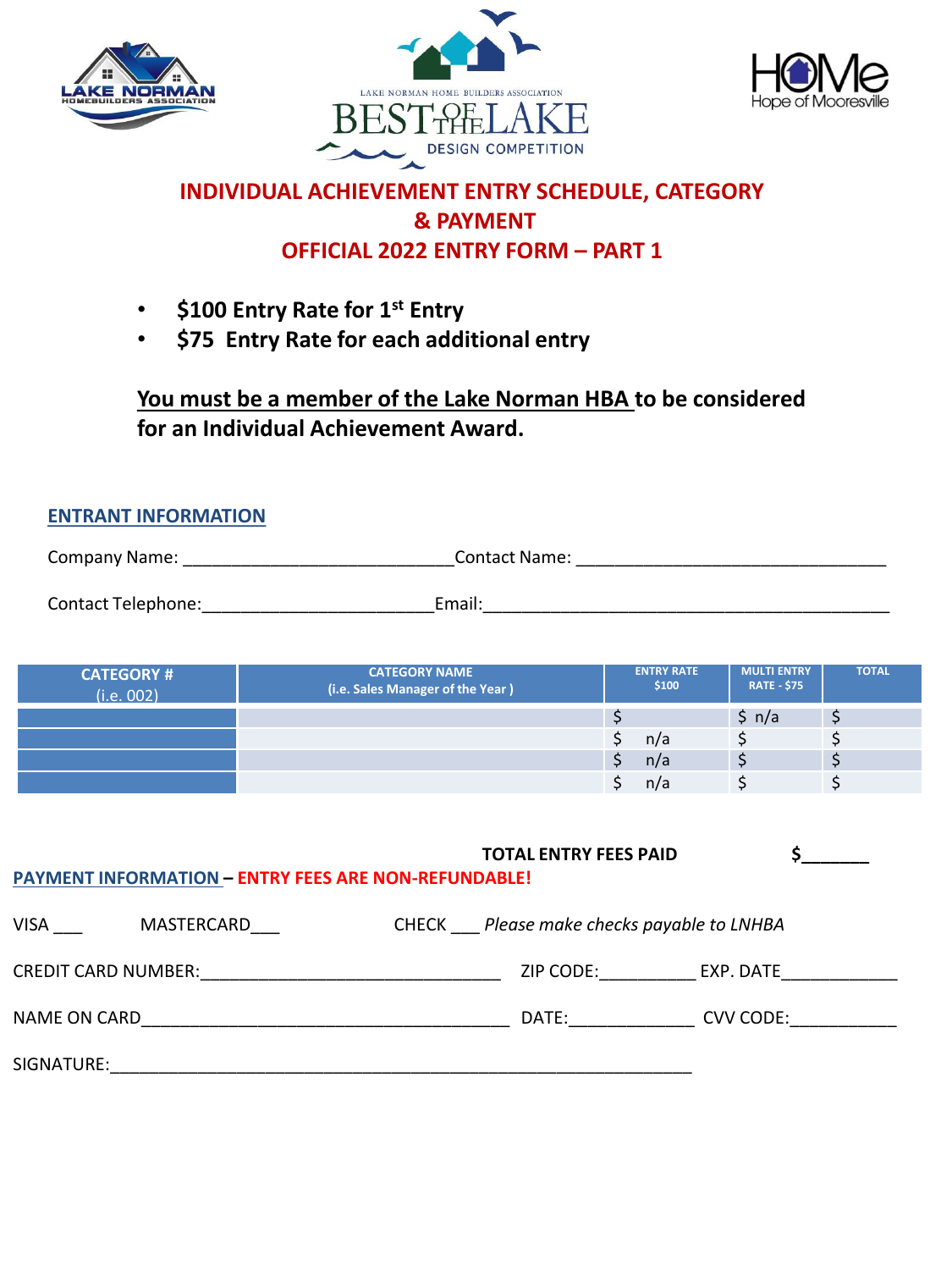





## **OFFICIAL 2022 ENTRY FORM – PART 2 PLEASE EMAIL THIS FORM TO [EO@LAKENORMANHBA.COM](mailto:EO@LAKENORMANHBA.COM)**

### **Entry Deadline for this form: September 2, 2022 Please complete a separate Part 2 entry form for each category entered.**

#### **ENTRANT INFORMATION**

| <b>PROJECT INFORMATION</b>                           |     |
|------------------------------------------------------|-----|
|                                                      |     |
|                                                      |     |
| PLEASE PROVIDE SALES PRICES (NEW CONSTRUCTION ONLY): | \$_ |

#### **PARTICIPATION AGREEMENT**

The undersigned acknowledges and agrees to have the above project submitted to the Lake Norman Home Builders Association for the 2022 'Best of the Lake Competition' and that the information provided is correct to the best of your knowledge and that the project entered was completed after January 2020 and before August 2022, and not previously entered in the Best of the Lake. Entrant understands identification of the homeowner, other involved companies and the entrant's name/identity on photographs, plans, project statement or any part of the entry will result in disqualification and all entry fees are non-refundable. Entrant further agrees that any entry may be displayed at the discretion of the Lake Norman Home Builders Association for the 'Best of the Lake Competition' or for any other promotional purpose and winners and their project photos may be published to the media.

Entrant further agrees that all entries, including photographs become the property of the Lake Norman Home Builders Association and will not be returned; the materials submitted can be published, reproduced, or copied for the purposes of promoting Lake Norman Home Builders Association and its individual members and the entrant affirms that they have obtained the right to use the materials in this entry in this manner. Additionally, the entrant further agrees to comply with the rules, regulations, requirements as set forth in the complete 'Best of the Lake Competition' "Call for Entry" packet. Entries will not be accepted without a signature. **ENTRANTS** 

# **SIGNATURE:\_\_\_\_\_\_\_\_\_\_\_\_\_\_\_\_\_\_\_\_\_\_\_\_\_\_\_\_\_\_\_\_\_\_\_\_\_\_\_\_\_\_\_\_\_\_\_\_\_\_\_\_\_\_\_\_\_\_\_\_\_\_\_\_\_\_\_\_\_\_\_\_**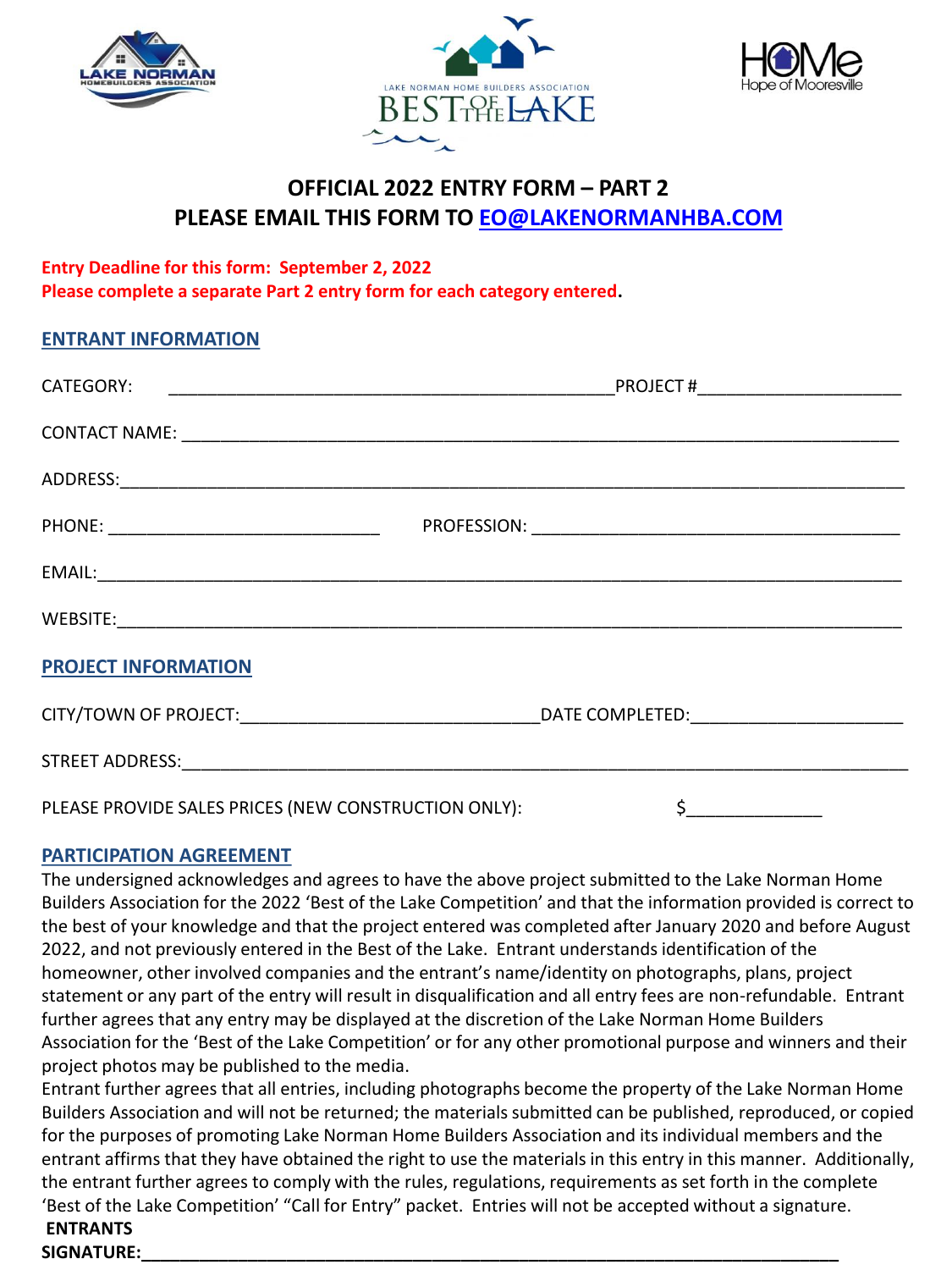





# **OFFICIAL 2022 ENTRY FORM – PART 2 INDIVIDUAL ACHIEVEMENT ENTRIES ONLY PLEASE EMAIL THIS FORM TO [EO@LAKENORMANHBA.COM](mailto:EO@LAKENORMANHBA.COM)**

#### **Entry Deadline for this form: September 2, 2022 Please complete a separate Part 2 entry form for each category entered.**

#### **ENTRANT INFORMATION**

| CATEGORY:                                  |  |
|--------------------------------------------|--|
| ASSIGNED ENTRY #__________________________ |  |
|                                            |  |
|                                            |  |
|                                            |  |
|                                            |  |
|                                            |  |
|                                            |  |
|                                            |  |

#### **PARTICIPATION AGREEMENT**

The undersigned acknowledges and agrees to have the above Individual Achievement submitted to the Lake Norman Home Builders Association for the 2022 'Best of the Lake Competition' and that the information provided is correct to the best of your knowledge and that the category entered was completed between January 2020 and August 2022, and not previously entered in the Best of the Lake. Entrant further agrees that any entry may be displayed at the discretion of the Lake Norman Home Builders Association for the 'Best of the Lake Competition' or for any other promotional purpose and winners and their photos and/or project photos may be published to the media.

Entrant further agrees that all entries, including photographs become the property of the Lake Norman Home Builders Association and will not be returned; the materials submitted can be published, reproduced, or copied for the purposes of promoting Lake Norman Home Builders Association and its individual members and the entrant affirms that they have obtained the right to use the materials in this entry in this manner. Additionally the entrant further agrees to comply with the rules, regulations, requirements as set forth in the complete 'Best of the Lake Competition' "Call for Entry" packet. Entries will not be accepted without a signature.

#### **ENTRANTS SIGNATURE:\_\_\_\_\_\_\_\_\_\_\_\_\_\_\_\_\_\_\_\_\_\_\_\_\_\_\_\_\_\_\_\_\_\_\_\_\_\_\_\_\_\_\_\_\_\_\_\_\_\_\_\_\_\_\_\_\_\_\_\_\_\_\_\_\_\_\_\_\_\_\_\_**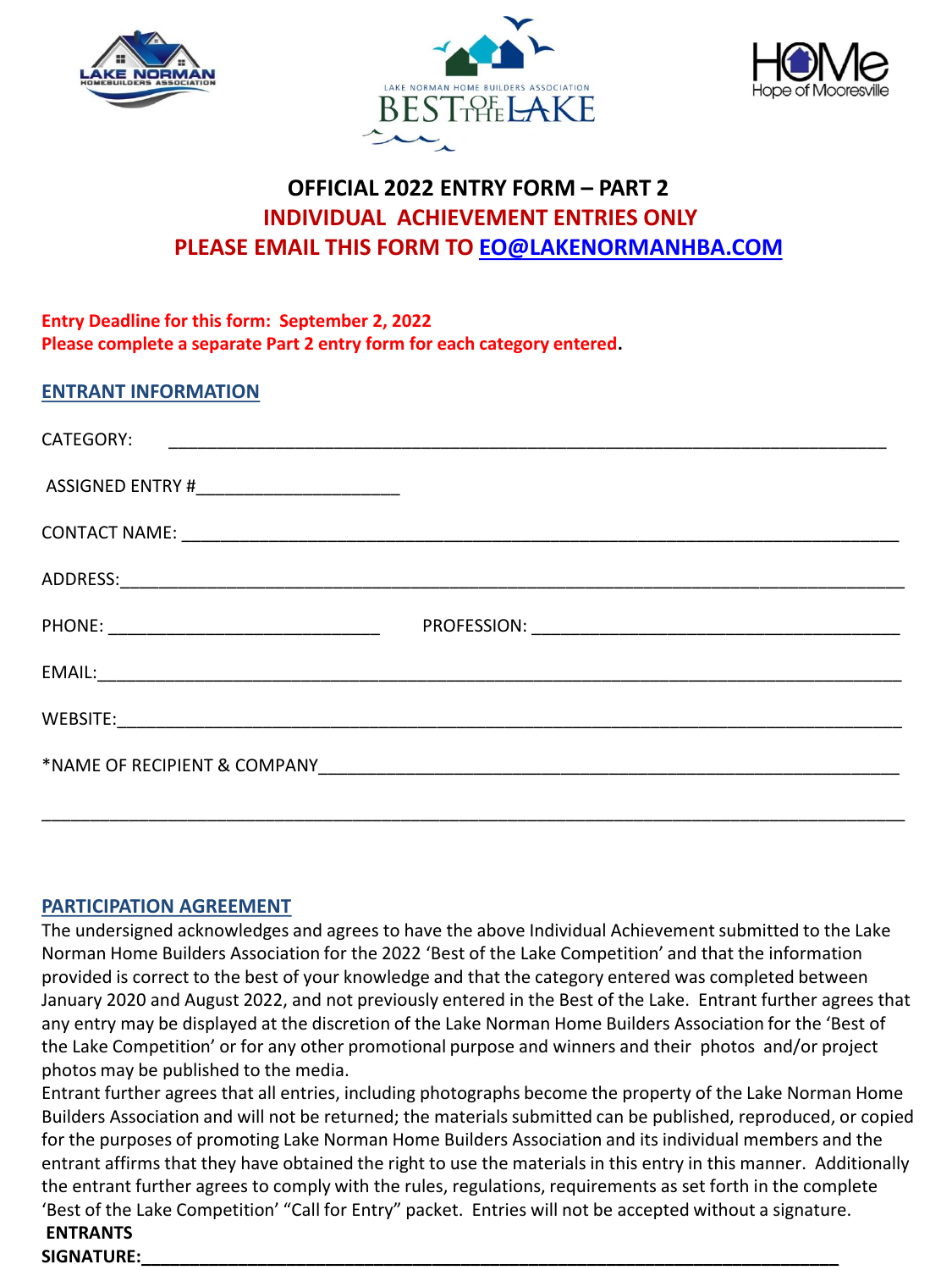





# **PROJECT STATEMENT – PART 2** (page 1)

### **Project Conditions**

- **\***
- **\***
- **\***

### **Design Objectives**

- **\***
- **\***
- **\***

### **Client Guidelines**

- **\***
- **\***
- 
- **\***

## **Project Obstacles (if applicable)**

- **\***
- 
- **\***
- **\***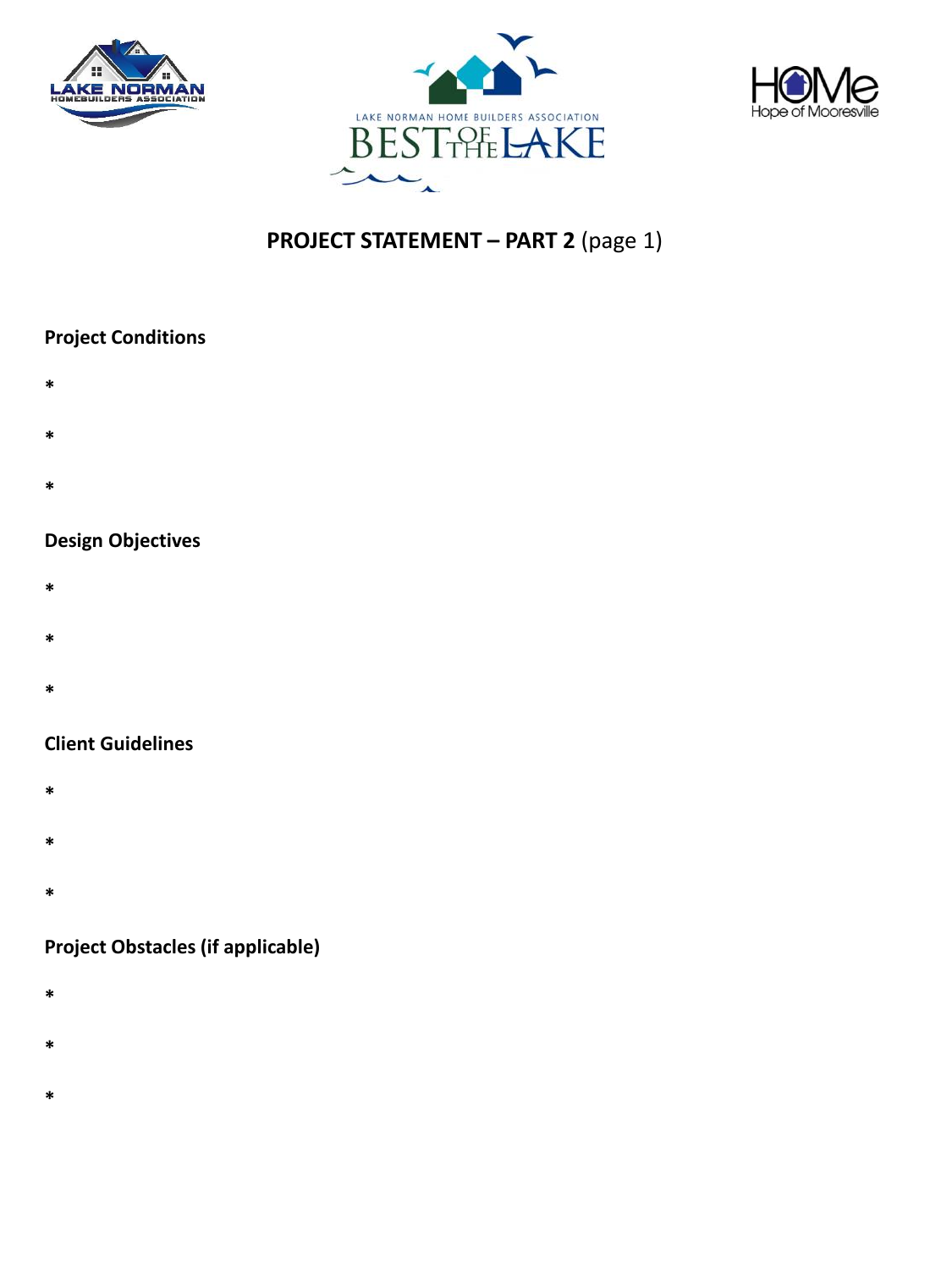





# **PROJECT STATEMENT – PART 2**

\_\_\_\_\_\_\_\_\_\_\_\_\_\_\_\_\_\_\_\_\_\_\_\_\_\_\_\_\_\_\_\_\_\_\_\_\_\_\_\_\_\_\_\_\_\_\_\_\_\_\_\_\_\_\_\_\_\_\_\_\_\_\_\_\_\_\_\_\_\_\_\_\_\_\_\_\_\_\_\_

\_\_\_\_\_\_\_\_\_\_\_\_\_\_\_\_\_\_\_\_\_\_\_\_\_\_\_\_\_\_\_\_\_\_\_\_\_\_\_\_\_\_\_\_\_\_\_\_\_\_\_\_\_\_\_\_\_\_\_\_\_\_\_\_\_\_\_\_\_\_\_\_\_\_\_\_\_\_\_\_

\_\_\_\_\_\_\_\_\_\_\_\_\_\_\_\_\_\_\_\_\_\_\_\_\_\_\_\_\_\_\_\_\_\_\_\_\_\_\_\_\_\_\_\_\_\_\_\_\_\_\_\_\_\_\_\_\_\_\_\_\_\_\_\_\_\_\_\_\_\_\_\_\_\_\_\_\_\_\_\_

\_\_\_\_\_\_\_\_\_\_\_\_\_\_\_\_\_\_\_\_\_\_\_\_\_\_\_\_\_\_\_\_\_\_\_\_\_\_\_\_\_\_\_\_\_\_\_\_\_\_\_\_\_\_\_\_\_\_\_\_\_\_\_\_\_\_\_\_\_\_\_\_\_\_\_\_\_\_\_\_

**\_\_\_\_\_\_\_\_\_\_\_\_\_\_\_\_\_\_\_\_\_\_\_\_\_\_\_\_\_\_\_\_\_\_\_\_\_\_\_\_\_\_\_\_\_\_\_\_\_\_\_\_\_\_\_\_\_\_\_\_\_\_\_\_\_\_\_\_\_\_\_\_\_\_\_\_\_\_\_\_**

#### **Final Results or Outcomes**

- **\***
- **\***
- **\***

### **In 50 words or less provide a brief description of the overall project:**

#### **PHOTO REQUIREMENTS: JPEG ONLY , Maximum of 12 photos \*PLEASE CONTACT US FOR PHOTO SIZE**

**QUESTIONS? Please email Beth White at [eo@lakenormanhba.com](mailto:eo@lakenormanhba.com)**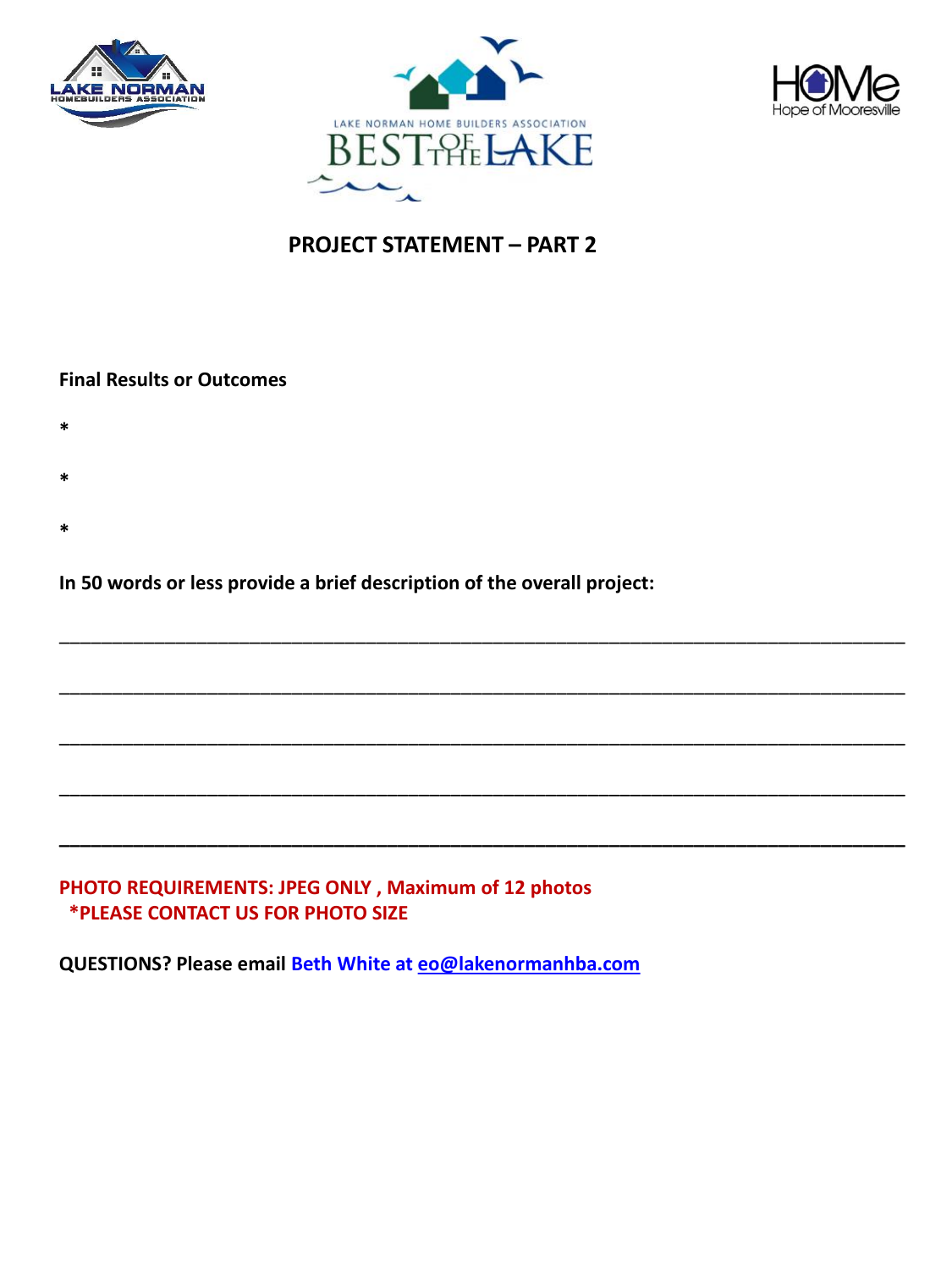





# **JUDGING CRITERIA – PART 2**

# **Individual Achievement Entries Only**

**Each Individual Achievement has specific Judging Criteria and Required Materials. Using bullet points, please provide a couple sentences for each Judging Criteria that applies. Example of Judging Criteria: Obstacles Overcome, Innovative Selling Ideas, Prospecting Techniques, etc.**

- **\***
- 
- **\***
- **\***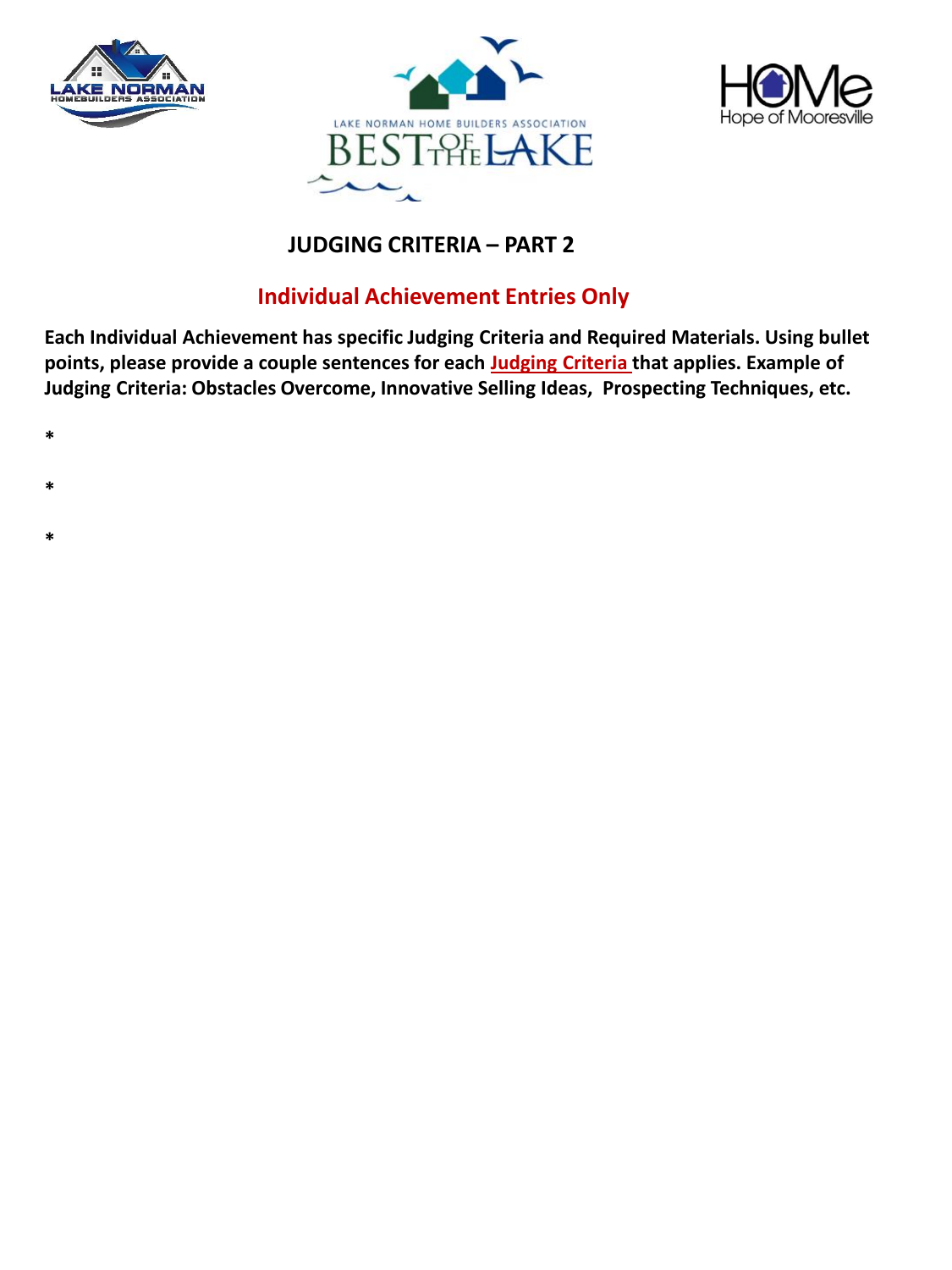

**\***

**\***

**\***





## **REQUIRED MATERIALS – PART 2**

## **Individual Achievement Entries Only**

**Each Individual Achievement has specific Judging Criteria and Required Materials. Using bullet points, please provide the Required Materials as it applies to this category. Example of Judging Criteria: Obstacles Overcome, Innovative Selling Ideas, Prospecting Techniques, etc. Examples: Net Sales. Units Closed, etc.**

**PHOTO REQUIREMENTS: JPEG ONLY – PLEASE CONTACT US FOR PHOTO SIZE**

**QUESTIONS? Please email Beth White at [eo@lakenormanhba.com](mailto:eo@lakenormanhba.com)**